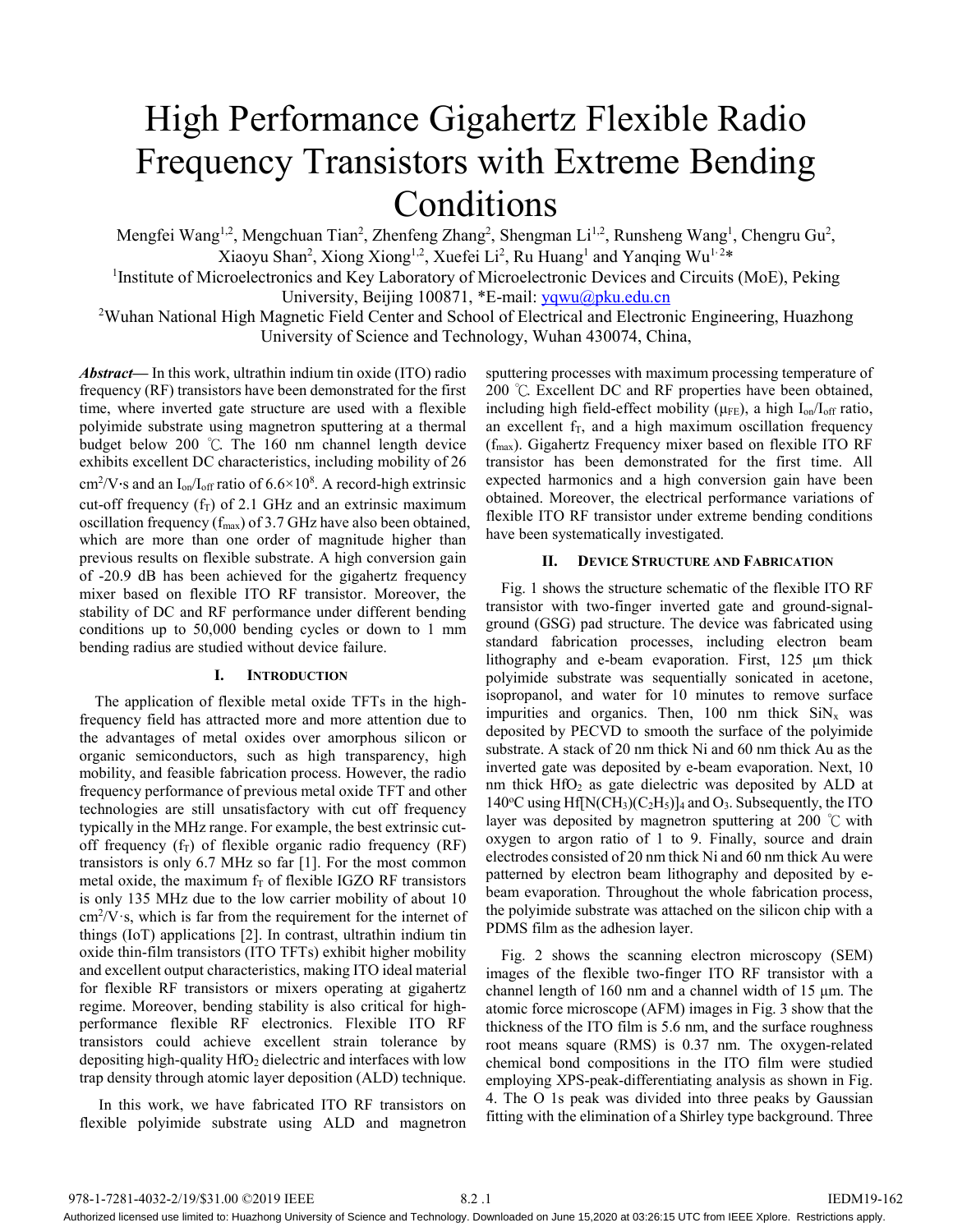peaks centered at 531.9 eV, 531 eV, and 529.6 eV, respectively, corresponding to oxygen impurities absorbed on the surface, oxygen-related defects, and oxygen bonded to metal. Oxygen vacancies account for 30% of all oxygen-related chemical bonds.

## **III. RESULTS AND DISCUSSION**

Fig. 5 and Fig. 6 show the transfer and output characteristics of the flexible ITO RF transistor, respectively. The inset is the optical image of a flexible sample clamped between fingers. Typical characteristics were achieved including an  $I_{on}/I_{off}$  ratio of 6.6 $\times$ 10<sup>8</sup>, a threshold voltage (V<sub>th</sub>) of 1.15 V, a  $\mu$ <sub>FE</sub> of 26 cm<sup>2</sup>/V·s, a sub-threshold slope (SS) of 120 mV/decade, a maximum drain current ( $I_{dmax}$ ) of 83.2  $\mu$ A/ $\mu$ m, and an onresistance ( $R_{on}$ ) of 14.4  $\Omega$ ·mm.

Standard S-parameter measurements were carried out to evaluate the high-frequency properties of the flexible ITO RF transistor. Fig. 7 shows the small-signal current gain ( $|h_{21}|\$ ) and unilateral power gain (U) as a function of frequency for the device with a channel length of 160 nm. The extrinsic  $f<sub>T</sub>$  of 2.1 GHz was obtained, which is the highest value among flexible metal oxide or organic RF transistors as shown in Fig. 8, more than 10 times larger than the previous best results [1-5]. Also, the extrinsic  $f_{\text{max}}$  of 3.7 GHz is the highest value achieved on flexible metal oxide transistors so far. Fig. 9 shows that the voltage gain  $(Z_{21}/Z_{11})$  extracted from the S-parameters remains positive until the frequency reaches 3 GHz.

The electrical performance of frequency mixer based on flexible ITO RF transistor has been investigated for the first time. The measurement setup for flexible ITO mixer is shown in Fig. 10, where the gate mixing of the local oscillator (LO) and RF signals with an external power combiner was used. Fig. 11 shows the output frequency spectrum of the flexible ITO mixer with  $f_{RF} = 1.5$  GHz,  $P_{RF} = 12$  dBm and  $f_{LO} = 1.4$  GHz,  $P_{LO} = 0$  dBm. A distinct immediate frequency  $f_{IF} = 100$  MHz together with other expected harmonics were obtained. The conversion gain versus input power at different input LO power with  $f_{RF} = 1.5$  GHz and  $f_{LO} = 1.4$  GHz is shown in Fig. 12. As the LO power increases, the conversion gain gradually increases to a high value of -20.9 dB and 1dB compression point ( $CP<sub>1dB</sub>$ ) remains constant at 1.7dBm.

The bending effects on the DC and RF characteristics of flexible ITO RF transistor have been investigated using a custom-built bending apparatus. Fig. 13 shows the transfer characteristics as a function of the bending cycle from 0 to 50,000, which is the largest bending cycle among flexible RF transistors. The bending radius is fixed at 10 mm, corresponding to a tensile strain of 0.63%. The dependence of typical characteristics including,  $V_{th}$ , normalized  $I_{dmax}$ , and normalized  $R_{on}$  on the bending cycle was extracted in Fig. 14 and Fig. 15. When the bending cycle changes from 0 to 50,000, V<sub>th</sub> shifts negatively, I<sub>dmax</sub> reduce to 54% of the original value, and  $R_{on}$  increases to 1.5 times the original value. Fig. 16 and Fig. 17 show the dependence of  $|h_{21}|$  and U on the frequency at different bending cycles, respectively. As the bending cycle increases from 0 to 50,000, the curves shift negatively, correspondingly, the extrinsic  $f_T$  and extrinsic  $f_{\text{max}}$  regularly degrade for 36% and 32 %, respectively, as shown in Fig. 18.

Fig. 19 shows the transfer characteristics as a function of bending radius with a bending cycle of 1000. The bending radius starts at flat and then changes from 10 mm to 1 mm with a step of 1 mm, corresponding to a tensile strain of 0% and 0.63% to 6.24%, which is the highest tensile strain among flexible metal oxide RF transistors. The Excessive tensile strain would irreversibly crack all layers and interfaces of the device, thus worsen the electrical performance. As the tensile strain increases from 0 to 6.24%, transfer characteristic and  $V_{th}$ gradually shift negatively, correspondingly,  $I_{dmax}$  and  $R_{on}$ regularly deteriorate to 63%, and 215% of the initial value, as shown in Fig. 20 and Fig. 21. In Fig. 22 and Fig. 23, the variations of  $|h_{21}|$  and U at different bending radius were measured under the same bending condition as Fig. 19. And the dependence of normalized  $f_T$  and normalized  $f_{\text{max}}$  on frequency was plotted in Fig. 24. With the tensile strain increasing to  $6.24\%$ ,  $|h_{21}|$  and U shift negatively as predicted. The extrinsic  $f_T$  and extrinsic  $f_{\text{max}}$  monotonically decrease by 51% and 43%, respectively. After these bending test, the flexible ITO RF transistor still works well and exhibits decent DC and RF characteristics even under extremely harsh bending conditions such as bending for 50,000 cycles at a radius of 10 mm or bending at a radius of 1 mm for 1000 cycles. The excellent bending stability of the device can be attributed to the high quality of ALD HfO<sub>2</sub> dielectric, ultrathin ITO channel, and the excellent interface.

## **IV. CONCLUSIONS**

In summary, high-frequency ITO RF transistors have been fabricated on the flexible polyimide substrate. Due to the excellent transfer and output characteristics, a record-high extrinsic  $f_T$  of 2.1 GHz and an extrinsic  $f_{\text{max}}$  of 3.7 GHz have been achieved for the device with a channel length of 160 nm. Gigahertz ITO mixer on the flexible substrate has been constructed and a high conversion gain of -20.9 dB has been obtained. The excellent stability of DC and RF performance under extremely harsh bending conditions has been systematically studied without device failure. These results indicate the remarkable potential of flexible ITO RF transistors for high-frequency applications.

## ACKNOWLEDGMENT

This work was supported by the Natural Science Foundation of China (Grant Nos. 61574066, 61874162 and 61421005) and 111 Project (B18001).

## **REFERENCES**

- [1] Borchert, J. et al., in 2018 IEEE International Electron Devices Meeting *(IEDM)* 38.4.1-38.4.4 (2018).
- [2] Münzenrieder, N. et al., *IEEE Trans. Electron Devices* 60, 2815-2820  $(2013)$
- [3] Münzenrieder, N. et al., in *2012 International Electron Devices Meeting*, 5.2.1-5.2.4 (2012).
- [4] Carta C. et al., in *2013 SBMO/IEEE MTT-S International Microwave & Optoelectronics Conference (IMOC)*, 1-2 (2013).
- [5] Münzenrieder N. et al., *IEEE Electron Device Lett.* 35, 69-71 (2014).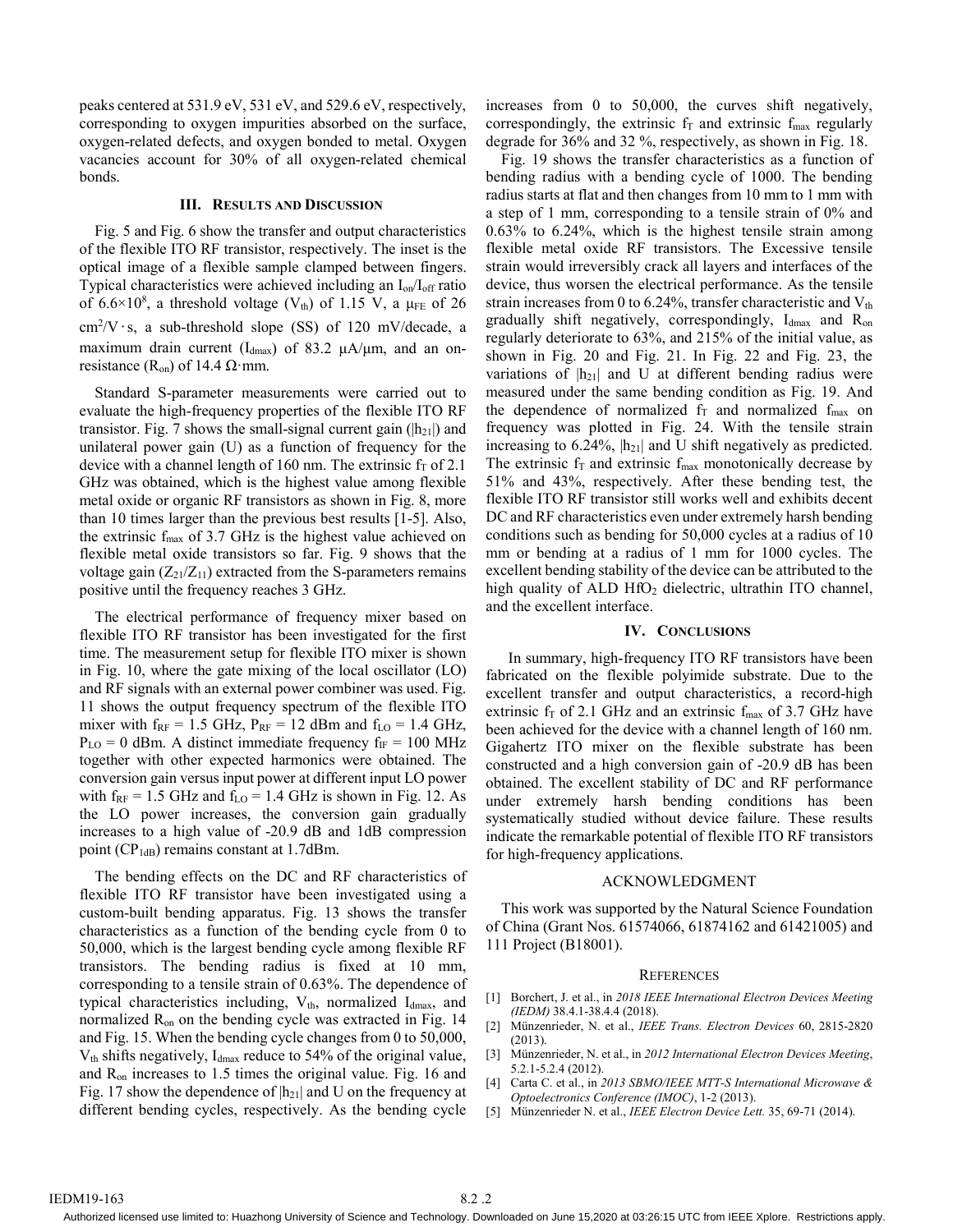

Fig. 1. Structure schematic of the flexible ITO RF transistor with dual-finger bottom gate structure. The thickness of HfO2 and ITO is 10 nm and 5.6 nm, respectively.



Fig. 4. The XPS spectra of the ITO film in O 1s region. The O 1s peak was divided into three peaks by Gaussian fitting.



Fig. 7. Small-signal current gain  $(|h_{21}|)$  and unilateral power gain (U) versus frequency for the flexible ITO RF transistor at  $V_d = 1$  V and  $V_g = 0.8 V$ .



Fig. 2. Left: The SEM image of the flexible ITO RF transistor. Right: The SEM image of the channel with a length of 160 nm and a gate-source/drain overlap length of 300 nm. The scale bar is 100 nm.



flexible ITO RF transistor. The inset is the optical image of a flexible ITO RF sample.



 $6.0$   $6.5$   $1.0$   $1.5$   $2.0$ <br>Distance ( $\mu$ m)<br>Fig. 3. The AFM images of the ITO boundary and surface. The scale bar is 2 μm.



Fig. 6. Output characteristic of the flexible ITO RF transistor.



Fig. 8. Left: Benchmark of high-frequency performance of this work with flexible organic or metal oxide RF transistors in literature. Right: Benchmark of extrinsic fr among flexible metal oxide or organic RF transistors.



Fig. 9. Voltage gain  $(Z_{21}/Z_{11})$ versus frequency for the flexible ITO RF transistor at  $V_d = 1.5$  V and  $V_g = 0.75$  V. Frequency (GHz)



Fig. 10. Measurement setup for flexible ITO mixer.



Fig. 11. Output frequency spectrum of the flexible ITO mixer with  $f_{RF} = 1.5$ GHz,  $P_{RF}$  = 12 dBm and f<sub>LO</sub> = 1.4 GHz,  $P_{LO} = 0$  dBm.



Fig. 12. Conversion gain versus input RF power at different input LO power for the flexible ITO mixer.  $V_g = 0.8$  V,  $V_d = 0.9$ V, and  $f_{RF} = 1.5$  GHz,  $f_{LO} = 1.4$  GHz.  $P_{LO} = -7.7$  dBm,  $-4.7$  dBm,  $-2.7$  dBm, 0.3 dBm, 2.3 dBm, 4.3 dBm.